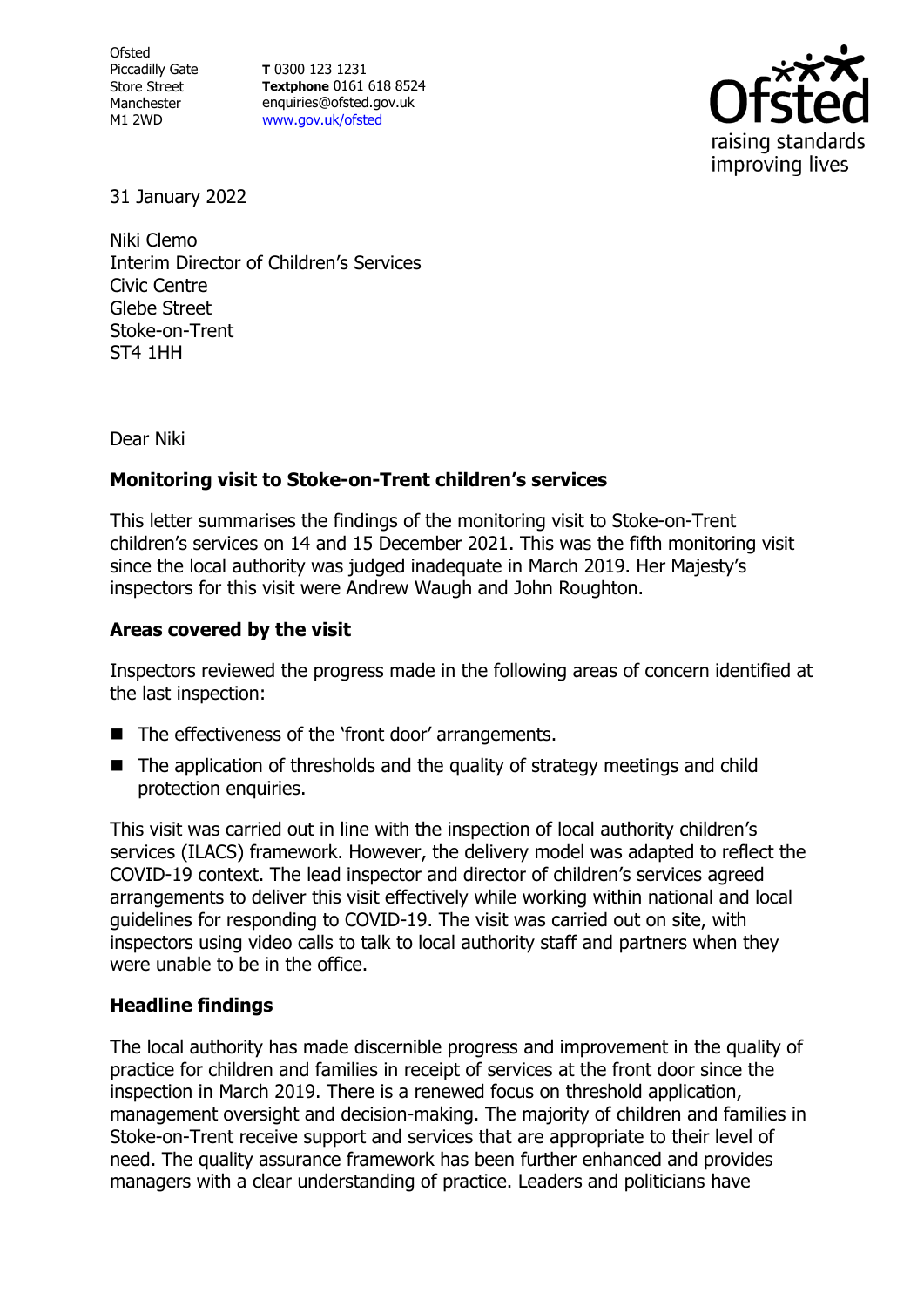

worked hard to develop positive working relationships with partners. They have a good understanding of the service's strengths and areas for improvement.

## **Findings and evaluation of progress**

Despite the ongoing challenges of the COVID-19 pandemic, the local authority and its partners have maintained a focus on delivering services to the most vulnerable children and families. Social workers' safety and well-being is a priority for senior managers and staff confirm they are well supported by their managers.

Since February 2021, the local authority has operated a new multi-agency safeguarding hub (MASH) model, with one access point for receiving and processing information. There is an emphasis on conversations between professionals, with some contacts being received through written referrals. Through the discussions, some partners believe that the MASH is more responsive to their concerns. There is a culture of constructive conversations which ensure children receive the right levels of support. Children and families benefit from social workers responding to new contacts promptly within prescribed timescales. Managers provide oversight to ensure no children are left in situations of risk for too long.

Consent is, in most cases, appropriately obtained from families by the referrer. When consent is not obtained, social workers do not accept the information and request the referrer has further discussions with the family. For those children where there are safeguarding concerns, consent is rightly overridden with a supporting rationale for doing so, which is recorded.

Partners and, when appropriate, members of the public are advised of the outcome of their referrals and the actions agreed. When the outcome of a contact for a child is advice or information, the emphasis is placed on the referring professional to inform the family that advice has been sought from children's social care.

Since the previous inspection, risks to children are better understood by social workers as they give greater consideration to the impact of family histories on current concerns. Partner agency checks are undertaken to establish a holistic view of children's circumstances. Social workers analyse risks and needs for children effectively and, in most cases, apply the right level of threshold.

Children who experience domestic abuse within their family do not always receive a timely service. For some children, there is delay by the police in reporting incidents to the front door, which potentially leaves children in unsafe situations for too long. Senior leaders are aware of this issue and are proactively addressing this with the police.

Children and families benefit from an early help manager in the MASH, to ensure that thorough consideration is being given to early help support and the options for potential services from within the early help offer. However, when stepped down,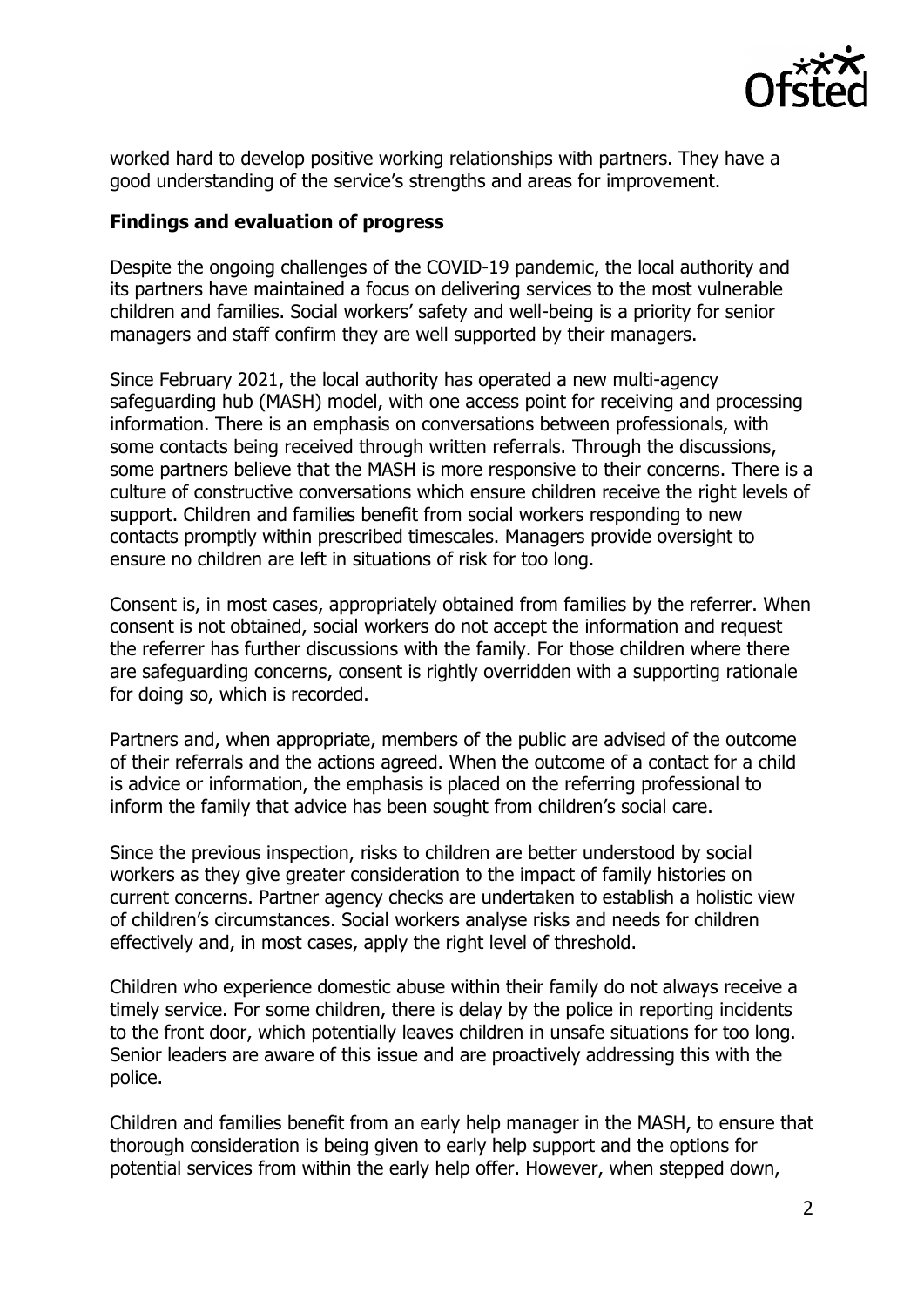

initial actions suggested by the social worker are not routinely progressed quickly enough. In addition, when work needs to be undertaken in parallel with an assessment, family support workers are not given clear guidance of the work needed. This is a missed opportunity for children and families to receive services early to address identified needs.

Contacts that are processed to referral or that require a strategy meeting receive effective management oversight. Team managers assure the quality of contacts through dip sampling and supervision to ensure the application of correct thresholds and the right decision-making for children.

Strategy meetings are mostly held promptly, with consistently strong attendance from partners. Strategy meetings use information including family history to appropriately reflect the risks to children. The majority of actions are clear and focused on immediate protection. Consideration is also given to the protection of other children in the household or in contact with the family. Where appropriate, actions lead to swift joint investigations with the police.

The emergency duty team communicates effectively with the local authority and partners. Contacts to the service are mostly responded to appropriately. However, in some cases, there is a lack of professional curiosity when children go missing. When there are clear safeguarding concerns, workers respond appropriately to ensure children are better protected. The quality of recording by emergency duty team workers in children's records and of strategy meetings is too variable. Senior leaders and managers are aware of the shortfalls in practice, and they have a project plan in place to address this.

Children's assessments are variable in quality. Some children and families benefit from detailed assessments that address their needs. Information from partners, family histories and children's and families' views lead to effective analysis of needs and risk. Social workers understand culture and identity and explore children's experiences through direct work. The resulting recommendations and actions address the needs of children, as well as reducing risks. Management oversight is well considered and informs next steps. Some assessments are not as effective due to the lack of information and insufficient analysis to address the needs of children.

Since the last inspection, senior managers have strengthened the quality assurance framework, enabling them to have a clear line of sight on social work practice. Team managers regularly dip sample the quality of work to ensure thresholds and decisionmaking are applied effectively for children. Audits are moderated with a balance between process and quality of practice. However, outcomes and actions are not consistently shared with workers and therefore audits do not always have an impact on improving outcomes for children.

Senior leaders and managers have been tenacious in the recruitment and retention of staff. Since March 2021, 77 new social workers have been recruited to the service.